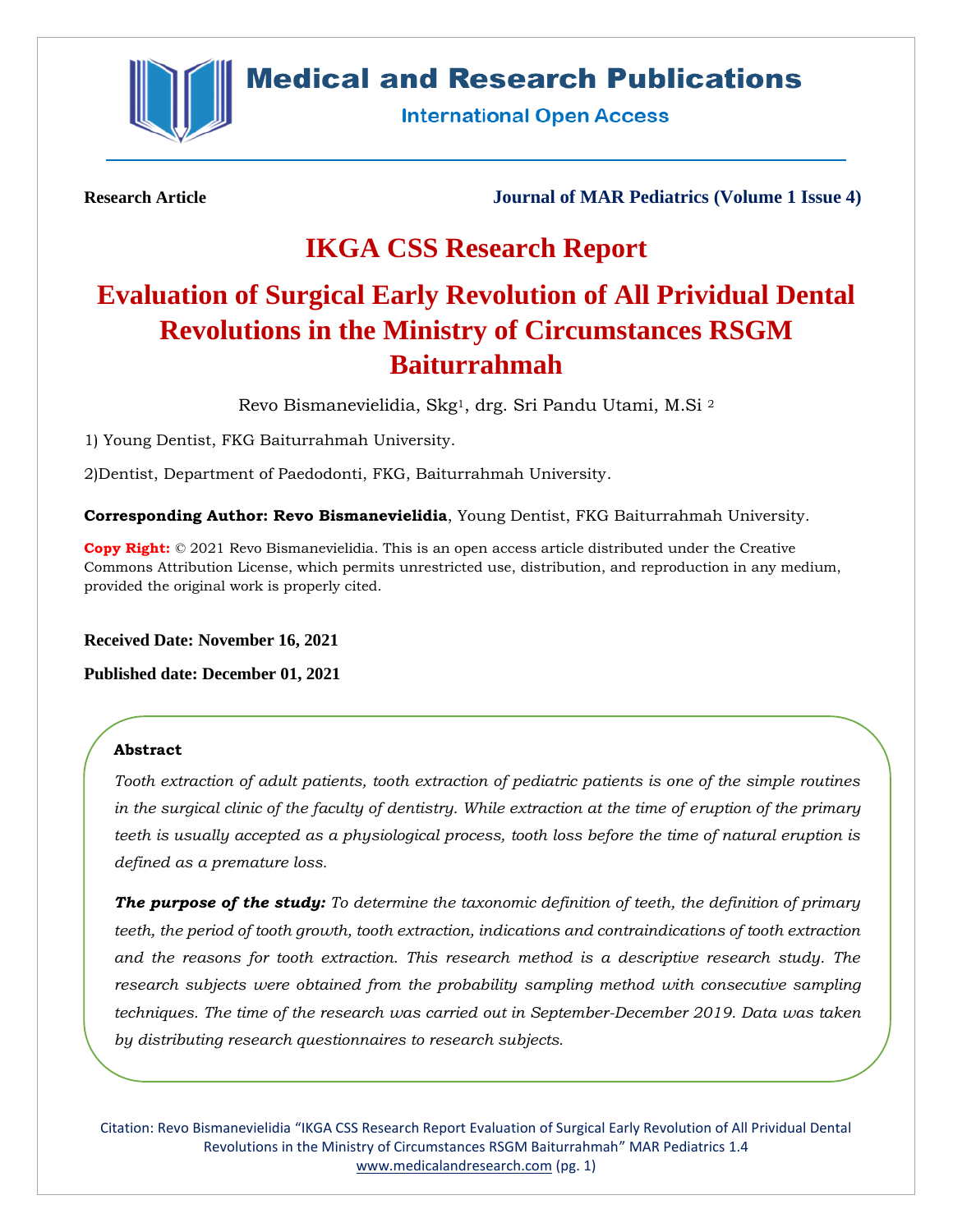*Based on the research that has been carried out, it was found that about half of all extractions were early and it was observed in the early extractions that the extraction of incisors and canines in girls and extraction of the first primary first molars in boys showed a statistically significant difference. Data was taken by distributing research questionnaires to research subjects. Based on the research that has been carried out, it was found that about half of all extractions were early and it was observed in the early extractions that the extraction of incisors and canines in girls and extraction of the first primary first molars in boys showed a statistically significant difference.*

## **Introduction:**

Along with tooth extraction for adult patients, tooth extraction for pediatric patients is one of the simple routines in the surgical clinic of the dental faculty. While extraction at the time of eruption of the primary teeth is usually accepted as a physiological process, tooth loss before the time of natural eruption is defined as a premature loss. Early loss of primary teeth is generally a common public health problem (Calcavante et al, 2008; Al-Shahrani et al, 2015).

Teeth based on the growth process are divided into 2, namely deciduous teeth and permanent teeth. Deciduous teeth are the first teeth to grow, often called primary teeth or milk teeth. The eruption of deciduous teeth begins at the age of 6 months. At the age of about 2.5 to 3 years, the deciduous teeth have all erupted. The number of teeth in this phase is 20 primary teeth (8 incisors, 4 canines, 8 molars). These deciduous teeth are temporary, after 2 to 3 years, these deciduous teeth will be replaced into permanent teeth (Wasilah and Niken Probosari, 2011).

32 permanent teeth are consisting of 8 incisors, 4 canines, 8 premolars, and 12. The time of eruption of the permanent teeth is indicated by the eruption of the mandibular first permanent molars at the age of 6 years. and Non- Succedaneous teeth. Succedaneous teeth are permanent teeth that replace milk teeth, namely incisors, canines, and premolars (replaces primary teeth 1st and 2nd molars). Nonsuccedaneous teeth are teeth that do not replace milk teeth, namely 1st, 2nd, and 3rd molars (Wasilah and Niken Probosari, 2011).

Teeth can also be divided into two based on their location, namely anterior teeth and posterior teeth. The anterior teeth consist of central incisors and lateral incisors and canines. The posterior teeth consist of premolars and molars. Teeth are also divided into several parts based on their surface. The occlusal surface is the masticatory surface of the molars and premolars (for mastication). The mesial surface is the surface closest to the medial line. The lingual surface is the surface closest to the tongue in the lower jaw. The palatal surface is the closest surface of the tongue in the maxilla. The facial surface is the

Citation: Revo Bismanevielidia "IKGA CSS Research Report Evaluation of Surgical Early Revolution of All Prividual Dental Revolutions in the Ministry of Circumstances RSGM Baiturrahmah" MAR Pediatrics 1.4 [www.medicalandresearch.com](http://www.medicalandresearch.com/) (pg. 2)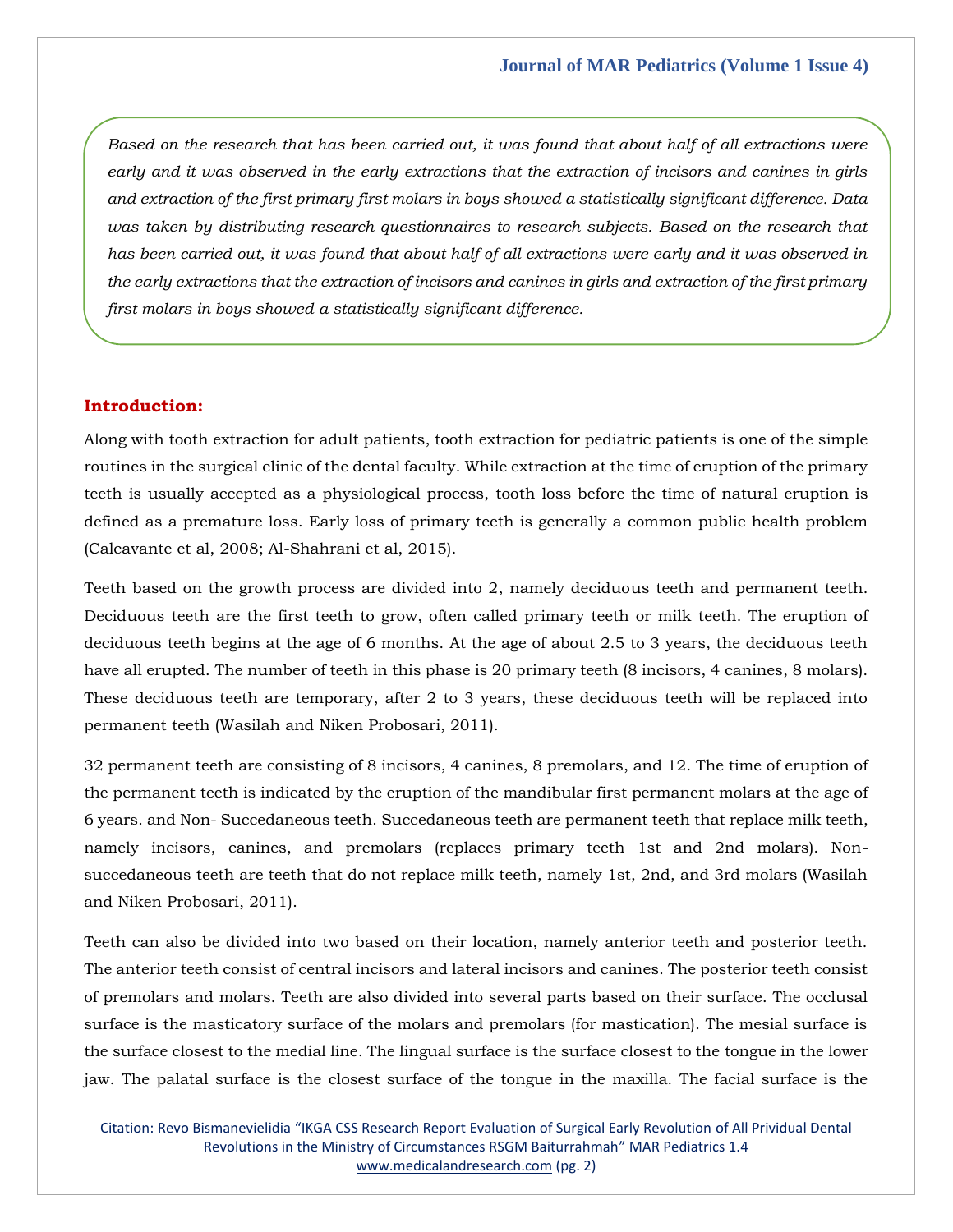surface of the teeth or the side opposite the cheeks or lips. The distal surface is the surface furthest from the midline.

Primary teeth, like permanent teeth, have several functions, including mastication, speech, and aesthetics. In addition, primary teeth have a special function that is not owned by permanent teeth. Primary teeth can serve as a guide for permanent teeth so that they will erupt in place so that they can maintain the growth of the jaw arch. Loss of primary teeth is a normal or physiological process, but it can also be caused by disease and trauma in which the teeth must be extracted (Mamonto E et al, 2014).

Early extraction of primary teeth is carried out for reasons such as socioeconomic conditions, inability to reach the guidance of a specialized player in this subject, and indications of error (Bansal M et al, 2017). These include poor oral hygiene, dental injuries, tooth decay, and infections (López-Gómez SA et al, 2016; Mulu W et al, 2014; Holan G et al, 2014). Indications for dental extraction of pediatric patients that have been planned by a pedodontist are very important in terms of maintaining the structure of the jaw-straight teeth in the future and the ability of the protective treatment to be provided. Primary teeth that can be held in the mouth until physiological eruption have many advantages. Early loss of primary teeth can result in loss of root canal length necessary for the permanent continuation of teeth, for crowding, for rotation, and permanently implanted teeth. Economic and time losses are questionable due to the development of long-term orthodontic requirements (Macena et al, 2011; Cernei ER et al, 2015)

Since root resorption occurs in the extraction of primary teeth that occurs during the physiological eruption, both the preferred anesthetic and the ease of extraction allow for a comfortable clinical process for both the patient and the dentist (Özerol P et al, 2014; Bansal M et al, 2017). This study was structured to look at the number of early-stage primary tooth extractions and evaluate the surgical extraction of primary teeth for all primary tooth extractions due to the absence of a pedodontist in the faculty.

## **Research Method**

Research This type of research is a descriptive study in which the surgical evaluation of early primary tooth extraction on all primary tooth extractions at the IKGA department of RSGM Baiturrahmah to determine the number of early extractions of all primary teeth in the past year and to increase awareness of pediatric patients in terms of extraction.

Citation: Revo Bismanevielidia "IKGA CSS Research Report Evaluation of Surgical Early Revolution of All Prividual Dental Revolutions in the Ministry of Circumstances RSGM Baiturrahmah" MAR Pediatrics 1.4 [www.medicalandresearch.com](http://www.medicalandresearch.com/) (pg. 3)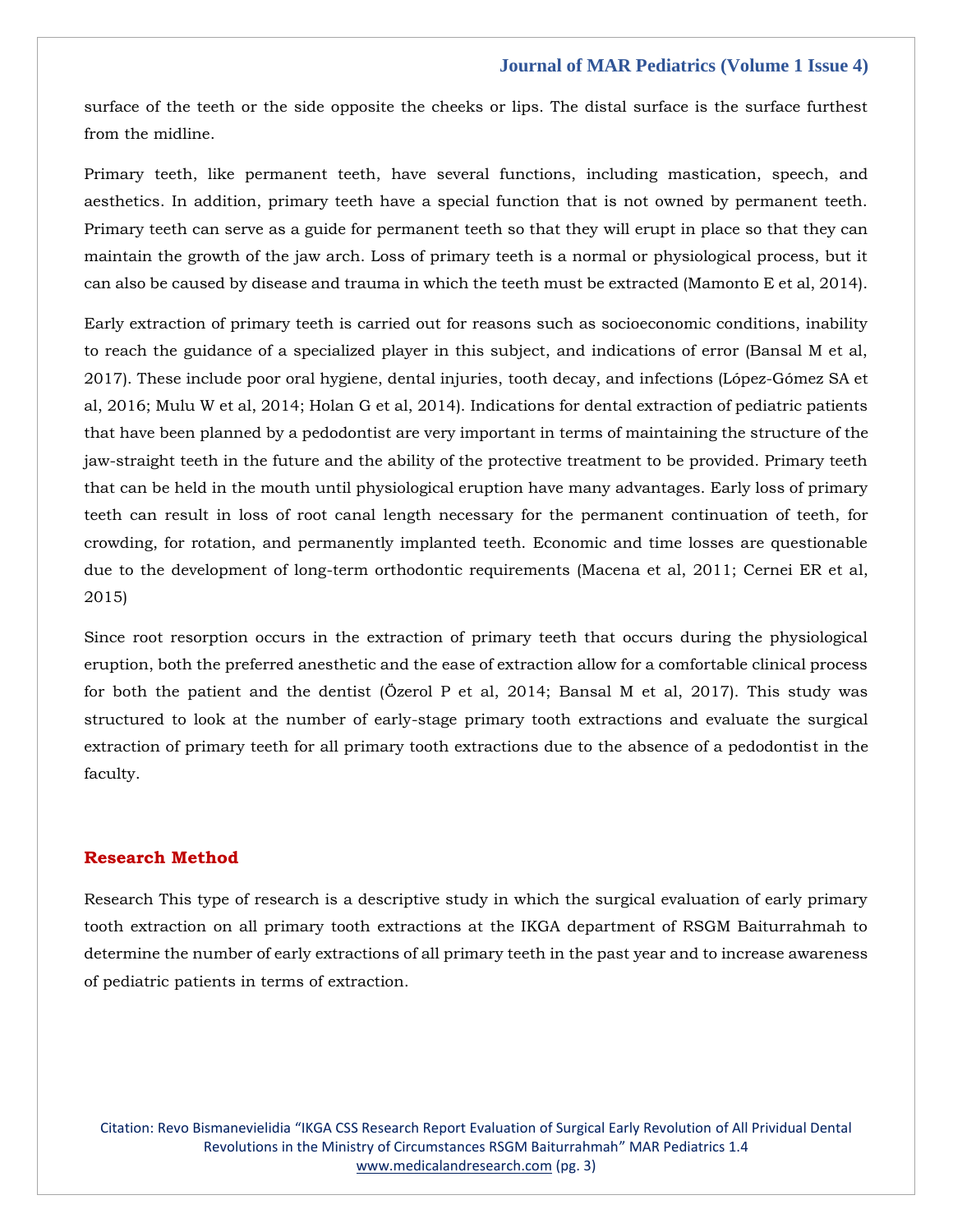## **The Research Sampling**

Using a probability sampling approach by combining aspects of stratification and taking process documents and information in the IKGA lab room, Baiturrahmah University, about 50 respondents were sampled in each place and grouped by age group 4 to 12 years. For this study, we limited our analysis to children aged 4 to 12 years who had their teeth extracted from September-December 2019.

### **Procedure**

Based on the classification of Logan and Kronfeld, incisors, canines, and molars 1 and 2 are divided into groups such as extraction of early primary teeth and normal extraction of primary teeth in physiological processes. The study was conducted by giving questionnaires to the parents of patients who had their teeth extracted. Separate evaluations were carried out based on gender and age. The anesthetic technique used and the number of individual extractions was evaluated. children aged 6-11 years and filled out a questionnaire by the patient's parents.

## **Analysis**

Descriptive statistics, averages, and categorical variables are expressed as numbers (n) for the constant variables in this study.

## **Result and Discussion**

## **Result**

The study was conducted at the IKGA Department of RSGM Baiturrahmah from September-December 2019 with a sample of 50 children aged 4-12 years who had their primary teeth extracted by giving a questionnaire to the patient's parents. The number of patients and the mean age between the specified dates are provided in Table-1. In Table-2, the distributions are shown by age and sex in addition to the number of incisors, canines, molars based on early and normal extraction times.

|  |  | Table 1. Number of patients and mean age by sex |  |  |  |  |  |  |  |
|--|--|-------------------------------------------------|--|--|--|--|--|--|--|
|--|--|-------------------------------------------------|--|--|--|--|--|--|--|

|             | <b>Girls</b> | <b>Boys</b> | <b>Total</b> |          |
|-------------|--------------|-------------|--------------|----------|
|             | 424          | 331         | 755<br>נגי   | $0.659*$ |
| Average Age | ပ.ၪ          | 8.18        | 8.24         | $0.001*$ |

Citation: Revo Bismanevielidia "IKGA CSS Research Report Evaluation of Surgical Early Revolution of All Prividual Dental Revolutions in the Ministry of Circumstances RSGM Baiturrahmah" MAR Pediatrics 1.4 [www.medicalandresearch.com](http://www.medicalandresearch.com/) (pg. 4)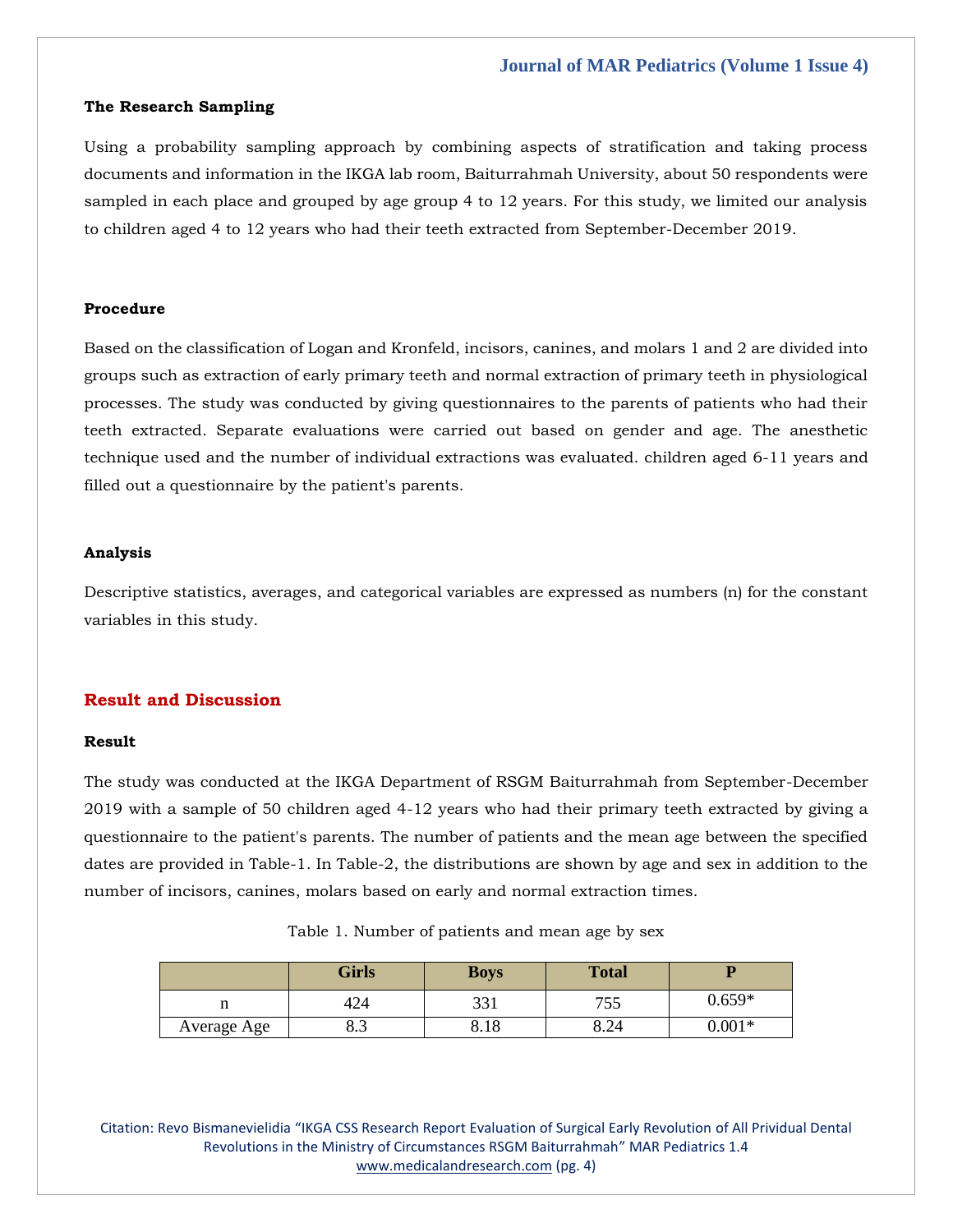|                                        | Insisivus |         | <b>Kaninus</b> |          | Molar 1 desidui                                   |           | Molar 2 desidui |           |
|----------------------------------------|-----------|---------|----------------|----------|---------------------------------------------------|-----------|-----------------|-----------|
|                                        | $4 - 5$   | $6 - 7$ | $< 7 - 8$      | $9 - 11$ | $8 - 9$                                           | $10 - 11$ | $8 - 9$         | $10 - 11$ |
|                                        | years old |         |                |          | years old years old years old years old years old |           | years old       | vears old |
| <b>Boys</b>                            | 23        | 60      | 4              | 55       | 29                                                | 34        | 46              | 4         |
| Girls                                  | 33        | 70      | 50             | 20       | 10                                                | 21        | 18              | 11        |
| Average age <sup>4.5</sup><br>of boys  |           | 7.3     | 7.5            | 10.3     | 8.4                                               | 10.6      | 8.1             | 10.4      |
| Average age <sup>4.3</sup><br>of girls |           | 7.5     | 8.3            | 10.4     | 8.2                                               | 10.8      | 8.4             | 11        |

Table 2. Distribution of teeth and the number of deciduous teeth extracted by sex

It was found from the study that significantly more teeth were extracted in boys than in girls (Table-1). When the groups of extracted teeth were evaluated by sex, the initial extraction of incisors and canines was found to be on a larger scale in girls than in boys. However, in boys, early extraction of the first primary molars showed a statistically significant difference in boys compared to girls.

There were statistically significant differences in the early extraction of the mandibular canines in girls compared to boys and in the early extraction of the maxillary and mandibular primary molars (Table-3). Because extraction of the primary molars saved the regional anesthetic application as a package in the operative information entry, the same number of regional anesthetic applications as the extraction was performed. When the number of patients was evaluated by the number of extractions, it was determined that more than one tooth extraction was performed in the same session of the same patient.

Table 3. Distribution of maxilla-mandibular extractions in girls and boys whose primary teeth were removed early

|             | Insisivus                                                                       |         | <b>Kaninus</b> |          | Molar 1 desidui Molar 2 desidui |           |        |           |
|-------------|---------------------------------------------------------------------------------|---------|----------------|----------|---------------------------------|-----------|--------|-----------|
|             | $4 - 5$                                                                         | $6 - 7$ | $< 7-8$        | $9 - 11$ | $8 - 9$                         | $10 - 11$ | $<8-9$ | $10 - 11$ |
|             | years old years old years old years old years old years old years old years old |         |                |          |                                 |           |        |           |
| Men         | 12                                                                              | 70      | 50             | 11       | 32                              | 34        | 15     | 22        |
| Maxilla     |                                                                                 |         |                |          |                                 |           |        |           |
| Women       | 33                                                                              | 60      | 4              | 20       | 29                              | 11        | 18     | 11        |
| Maxilla     |                                                                                 |         |                |          |                                 |           |        |           |
| Mandible of | 12                                                                              | 55      | 72             | 15       | 44                              | 12        | 11     | 22        |

Citation: Revo Bismanevielidia "IKGA CSS Research Report Evaluation of Surgical Early Revolution of All Prividual Dental Revolutions in the Ministry of Circumstances RSGM Baiturrahmah" MAR Pediatrics 1.4 [www.medicalandresearch.com](http://www.medicalandresearch.com/) (pg. 5)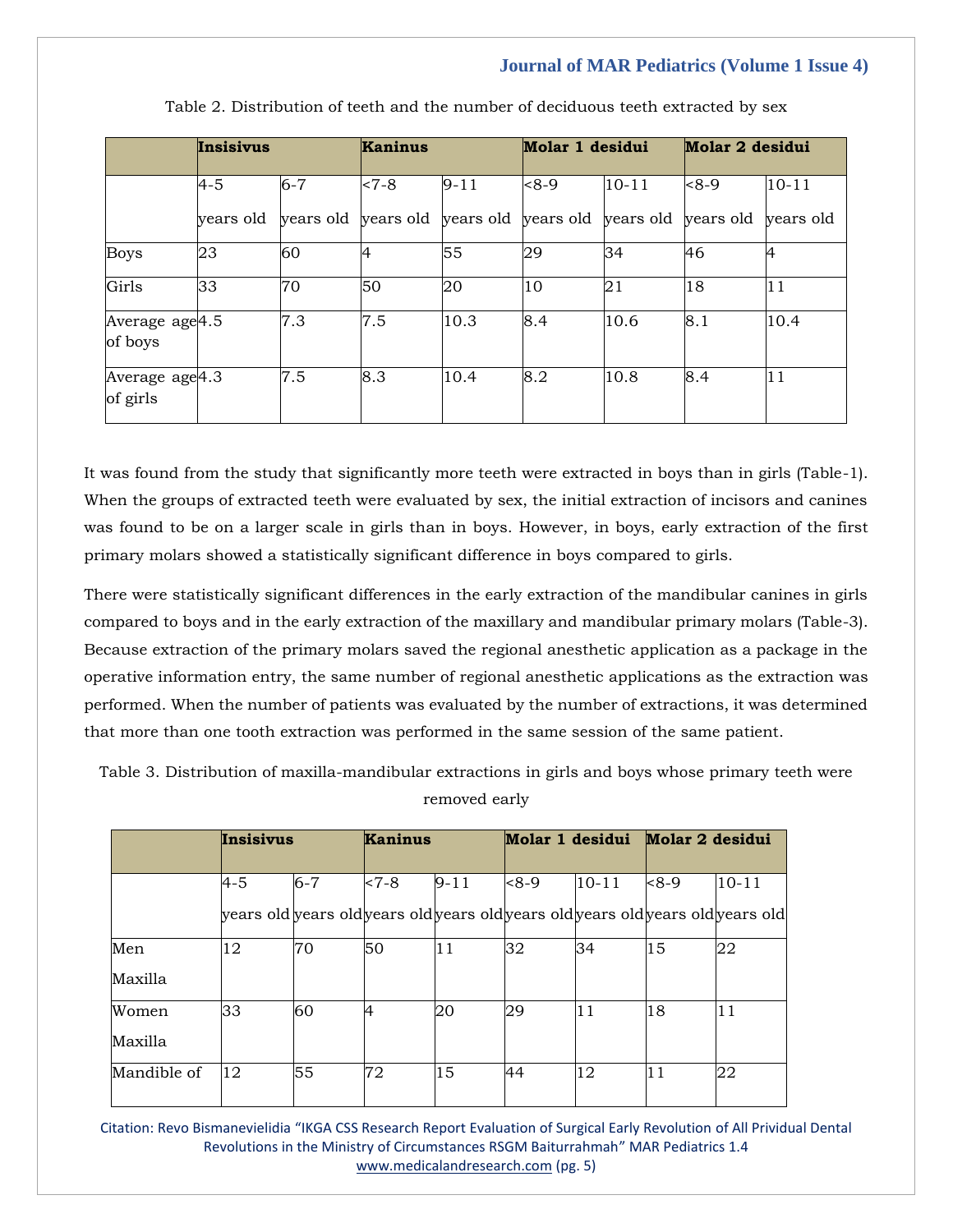| boys           |   |      |  |  |     |
|----------------|---|------|--|--|-----|
| Mandible of 23 | - | -∠⊾∪ |  |  | + + |
| girls          |   |      |  |  |     |

## **Discussion**

The Surgical evaluation of the number of extractions and the extraction process of the extraction of the primary teeth in the extraction of the primary teeth was carried out last year at the IKGA department of RSGM Baiturrahmah which was planned in this study. It was determined as a result that early extractions make up about half of all extractions and statistically significant differences were observed in the extraction of incisors and canines in girls and first primary molars in boys in early extractions.

Al-Shahrani et al reported in a study involving 307 patients that they performed to determine the early extraction of primary teeth and primary molars between the ages of 9-11 that 51% of all extractions were early extractions. In this study, the initial extraction ratio was 49.9% when incisors were included, and the results are consistent with the literature (Al-Shahrani et al, 2015). In a study by Murshid et al., conducted on children between the ages of 5–10, it was found that early extraction of primary teeth was performed at a ratio of 40.54% and no difference between the sexes was observed. It was determined that the greatest loss was in the lower left 2nd primary molar 13 However, in studies conducted in Brazil and Denmark, the initial extraction ratios have been presented as 24.9% and 47.3%, respectively (Calcavante A et al, 2008).

In a 5-year retrospective evaluation in which the causes of extraction of primary molars in Turkey were investigated, 2508 tooth extractions were performed from 1755 children between the ages of 2-12, that most extractions were caused by decay, that there was no difference between sexes, and that primary molars were deciduous are more often extracted (Bani M, 2015). The results of the study are partly consistent with the literature. There were differences between the sexes by a group of teeth in this study. However, the number of extractions of primary molars is significantly supported in the literature. Apart from this, when the 5-year patient and extraction rates at the study center were compared with the 1 year patients and the extraction rates from this study, interesting differences were revealed.

Pediatric patients are the most difficult group of patients in the surgical clinic, and children need to be prepared psychologically by the doctor for injection and extraction. For operations on pediatric patients, as pediatric consent is observed, the amount of time spent in the chair may be longer than for adult patients. There are various steps to observe even for anesthetic application (Saglam AA, 2005). As the child was young at the initial extraction, cooperation became more difficult and doctors struggled on the side of anesthesia and extraction. The difference in the mean age between the mean initial extraction

Citation: Revo Bismanevielidia "IKGA CSS Research Report Evaluation of Surgical Early Revolution of All Prividual Dental Revolutions in the Ministry of Circumstances RSGM Baiturrahmah" MAR Pediatrics 1.4 [www.medicalandresearch.com](http://www.medicalandresearch.com/) (pg. 6)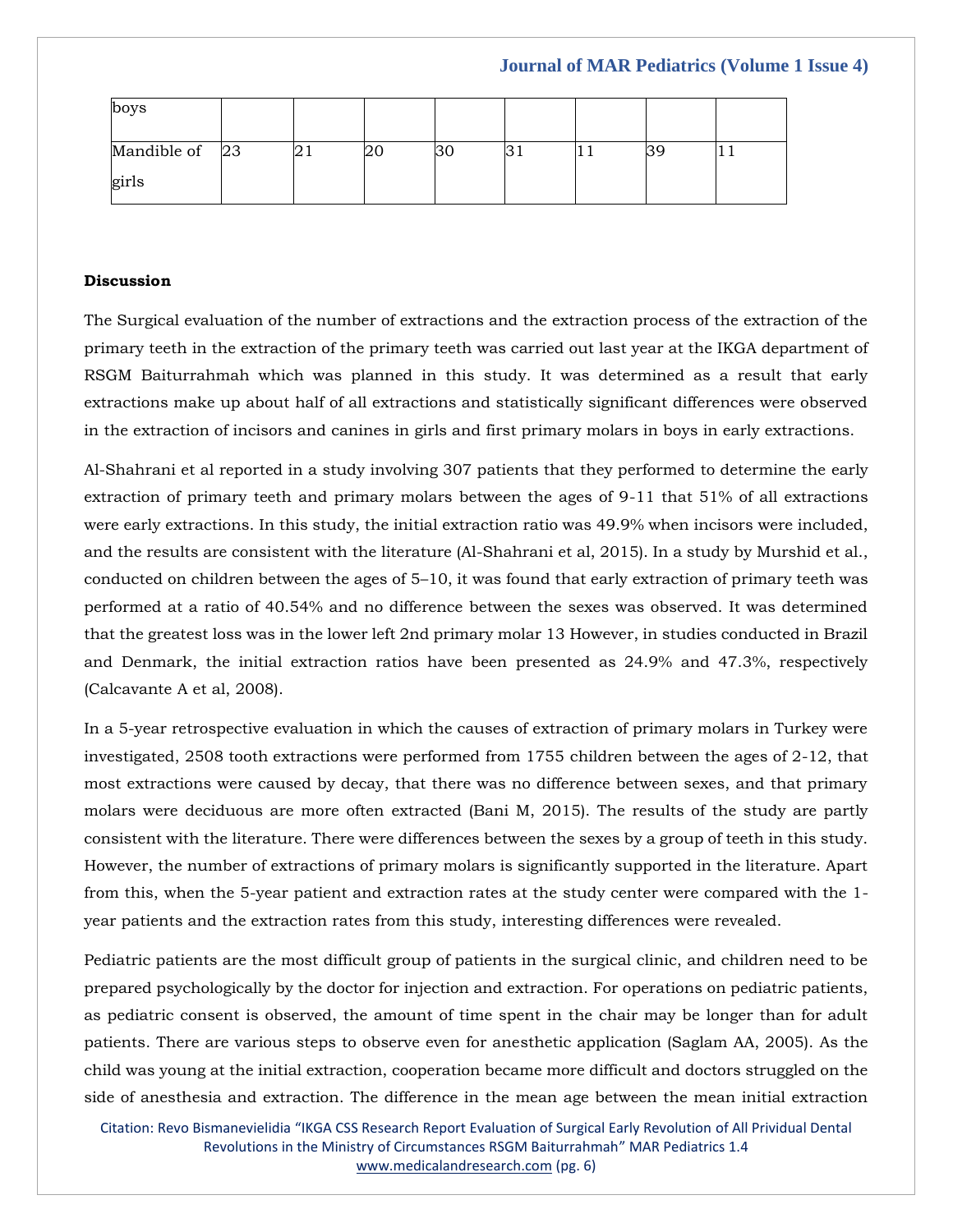age in the study and the extraction in physiological processes appears to be a serious problem over periods such as the average of 3 years. This average is lower for boys than for girls.

The number of extractions of primary molars in this study comprised 52% of all extractions. And of these, 32% are primary molars extracted from boys. The surplus in the number of initial extractions also brings together the application of regional anesthesia as much as the number of extractions. Regional applications are applications that have some risks. While extraction is even possible with topical and infiltrative anesthetics which are mostly less risky, clinicians are forced to opt for regional application in the initial extraction because root resorption is complete when extraction comes within the physiological process of the tooth (Özerol P et al, 2014).

It is not possible to say net numbers in studies for local, topical, and application in physiological extractions because information processing automatically combines all primary molar extractions with regional anesthesia. On the other hand, this extraction can be traumatic in children because root resorption is not performed in the early tooth extraction and because the root divergence is rather high especially in the extraction of primary molars (Bansal M et al, 2017). While local anesthesia is a frightening and worrying situation, it is a process in which the development of a fear of dentists is expected in future children after this type of extraction (Cademartori MG et al, 2017).

The child can leave the clinic without having an extraction due to the fear they experience during the application of anesthesia or the operation being carried out by keeping them in the chair with the urging and consent of the parents. Trauma experienced by a child and future dental care can be evaluated in terms of dentist fear (Sjögren A et al, 2010). The dental fear that may develop during or after the extraction of a pediatric patient and the period the child is sitting in a chair can be evaluated separately within the limits of the study. Since this study was retrospective, evaluation of dental anxiety was not performed (Sjögren A et al, 2010)

In a study by Sjögren et al., they concluded that it would be more appropriate to control pain to have one tooth extracted per visit. During extraction, regional infection or complete drowsiness is thought to occur in children. However, the feeling of pressure during extraction can be felt as pain in children. It was observed in the current study that more than one tooth was extracted in one session from the same patient and that the ratio of the patient to the extracted tooth was slightly more than 1: 2. Therefore, pain should also be included in the work during the application of the injection in addition to the feeling of pressure. in the extraction of patients because the application of anesthesia is carried out at the same level (Sjögren A et al, 2010).

Among the reasons for early primary tooth extraction, mainly the parents' ignorance and acting with the belief that the tooth will come back from below increased the number of extractions. In general, it is shown in studies that the reasons that hold the highest level of reasons for extraction especially for young children are putrefaction and eating and related sleep problems.

Citation: Revo Bismanevielidia "IKGA CSS Research Report Evaluation of Surgical Early Revolution of All Prividual Dental Revolutions in the Ministry of Circumstances RSGM Baiturrahmah" MAR Pediatrics 1.4 [www.medicalandresearch.com](http://www.medicalandresearch.com/) (pg. 7)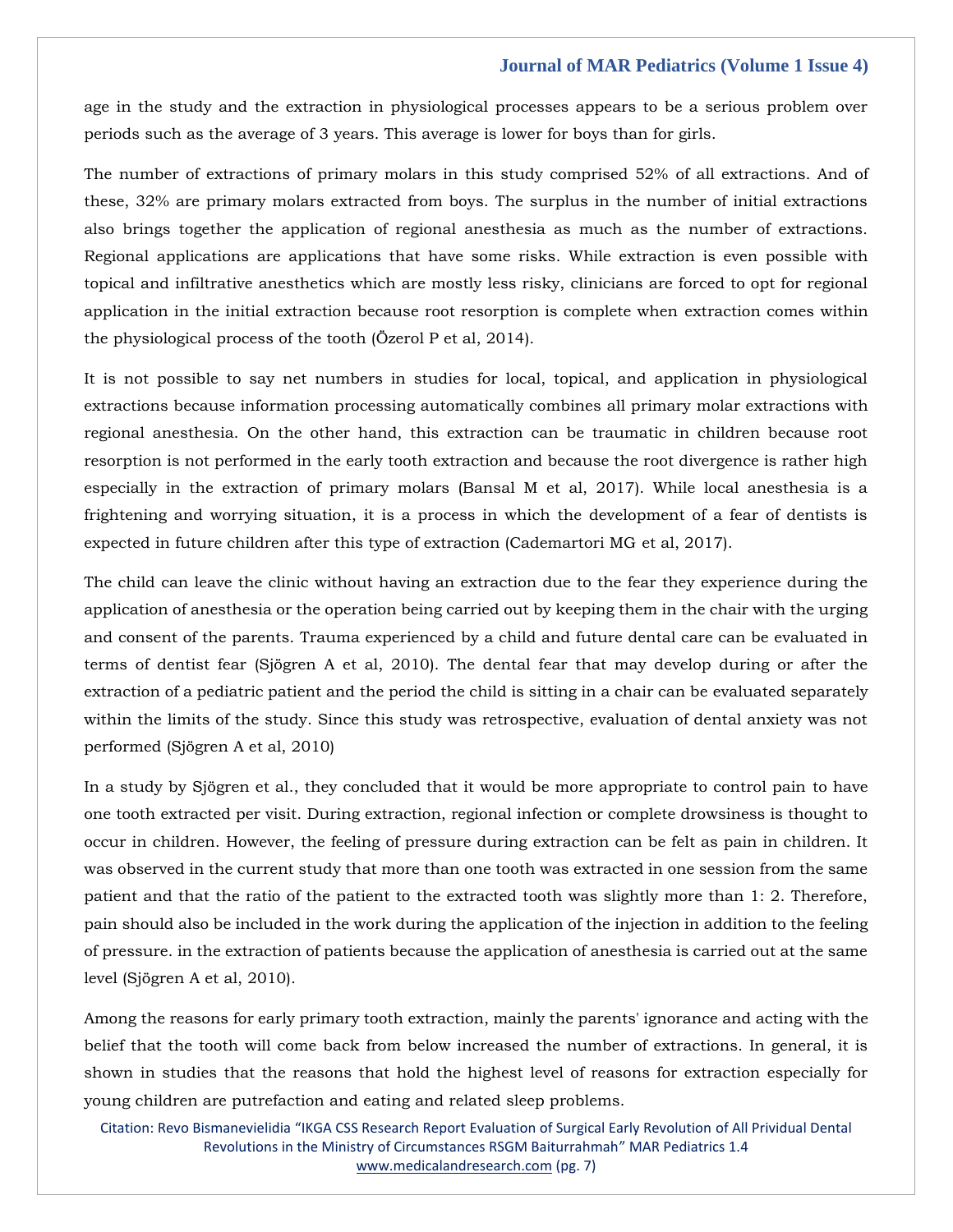―Do pain complaints persist behind these reasons?‖ (Bani M et al, 2015).

The lack of pedodontists in the study faculty also suggests that the inability to achieve specialist guidance services for infants and pediatric canal care greatly increases the number of early extractions. Due to parents' socioeconomic status and unconsciousness, guidance to other centers was not always accepted, which formed the main reason for early extraction in the current study.

As a result, at an early age extraction falls to the extraction of primary teeth. The establishment of protocols for examining and treating specialist pedodontists in pediatric patients, providing easier access to pedodontists, and parental awareness can significantly reduce the number of early extractions. In terms of surgery, early molar tooth extraction can be a very upsetting situation for both the patient and the doctor. Extraction of a single tooth in one initial extraction session should be addressed in terms of the pain experienced under anesthesia and shorter processing time, and it should be taken into account that it will cause less trauma to the child.

## **Conclusion and Suggestion**

## **Conclusion**

It was identified that about half of all extractions were early and it was observed at the initial extraction that the extraction of incisors and canines in girls and extraction of the first primary first molars in boys showed a statistically significant difference.

Pediatric specialist examinations and treatment protocols in pediatric patients, easier access to pedodontists, and increased parental awareness can have a serious impact on the prevalence of early extractions in oral and maxillofacial surgery clinics. A single extraction in one session will be more convenient for both the child and the dentist.

#### **Suggestions**

Researchers suggest that further research and more samples be carried out to get more accurate results.

#### **References**

1[.Al-Shahrani N, Al-Amri A, Hegazi F, Al-](https://www.google.com/search?q=The+prevalence+of+premature+loss+of+primary+teeth+and+its+impact+on+malocclusion+in+the+Eastern+Province+of+Saudi+Arabia&oq=The+prevalence+of+premature+loss+of+primary+teeth+and+its+impact+on+malocclusion+in+the+Eastern+Province+of+Saudi+Arabia&aqs=chrome..69i57.441j0j7&sourceid=chrome&ie=UTF-8) Rowis K, Al-Madani A, Hassan KS. "The prevalence of [premature loss of primary teeth and its impact on malocclusion in the Eastern Province of Saudi Arabia](https://www.google.com/search?q=The+prevalence+of+premature+loss+of+primary+teeth+and+its+impact+on+malocclusion+in+the+Eastern+Province+of+Saudi+Arabia&oq=The+prevalence+of+premature+loss+of+primary+teeth+and+its+impact+on+malocclusion+in+the+Eastern+Province+of+Saudi+Arabia&aqs=chrome..69i57.441j0j7&sourceid=chrome&ie=UTF-8)". [Acta Odontol Scand 2015; 73:](https://www.google.com/search?q=The+prevalence+of+premature+loss+of+primary+teeth+and+its+impact+on+malocclusion+in+the+Eastern+Province+of+Saudi+Arabia&oq=The+prevalence+of+premature+loss+of+primary+teeth+and+its+impact+on+malocclusion+in+the+Eastern+Province+of+Saudi+Arabia&aqs=chrome..69i57.441j0j7&sourceid=chrome&ie=UTF-8) 544-549.

2.[Bani M, Akal N, Bodur H, Odabaş ME, Tüzüner T, Delilbaşı AE, Özdoğan YT. "](https://www.google.com/search?q=The+reasons+for+extractions+of+primary+teeth+in+Turkish+children&sxsrf=AOaemvL-s1szici6rd08ZSf3x_TTmtP3zw%3A1637577019902&ei=O3GbYamwNomq4t4P8oKkiAI&ved=0ahUKEwjpucDk4av0AhUJldgFHXIBCSEQ4dUDCA4&uact=5&oq=The+reasons+for+extractions+of+primary+teeth+in+Turkish+children&gs_lcp=Cgdnd3Mtd2l6EAM6BwgjEOoCECdKBAhBGABQyAVYyAVggwhoAXAAeACAAegBiAHoAZIBAzItMZgBAKABAaABArABCsABAQ&sclient=gws-wiz)The reasons for extractions of primary teeth in Turkish children". Eur J Paediatr Dent. 2015; 16(3):187-190.

Citation: Revo Bismanevielidia "[IKGA CSS Research Report Evaluation of Surgical Early Revolution](https://www.google.com/search?q=The+reasons+for+extractions+of+primary+teeth+in+Turkish+children&sxsrf=AOaemvL-s1szici6rd08ZSf3x_TTmtP3zw%3A1637577019902&ei=O3GbYamwNomq4t4P8oKkiAI&ved=0ahUKEwjpucDk4av0AhUJldgFHXIBCSEQ4dUDCA4&uact=5&oq=The+reasons+for+extractions+of+primary+teeth+in+Turkish+children&gs_lcp=Cgdnd3Mtd2l6EAM6BwgjEOoCECdKBAhBGABQyAVYyAVggwhoAXAAeACAAegBiAHoAZIBAzItMZgBAKABAaABArABCsABAQ&sclient=gws-wiz) of All Prividual Dental Revolutions in the Ministry of Circumstances RSGM Baiturrahmah" MAR Pediatrics 1.4 [www.medicalandresearch.com](http://www.medicalandresearch.com/) (pg. 8)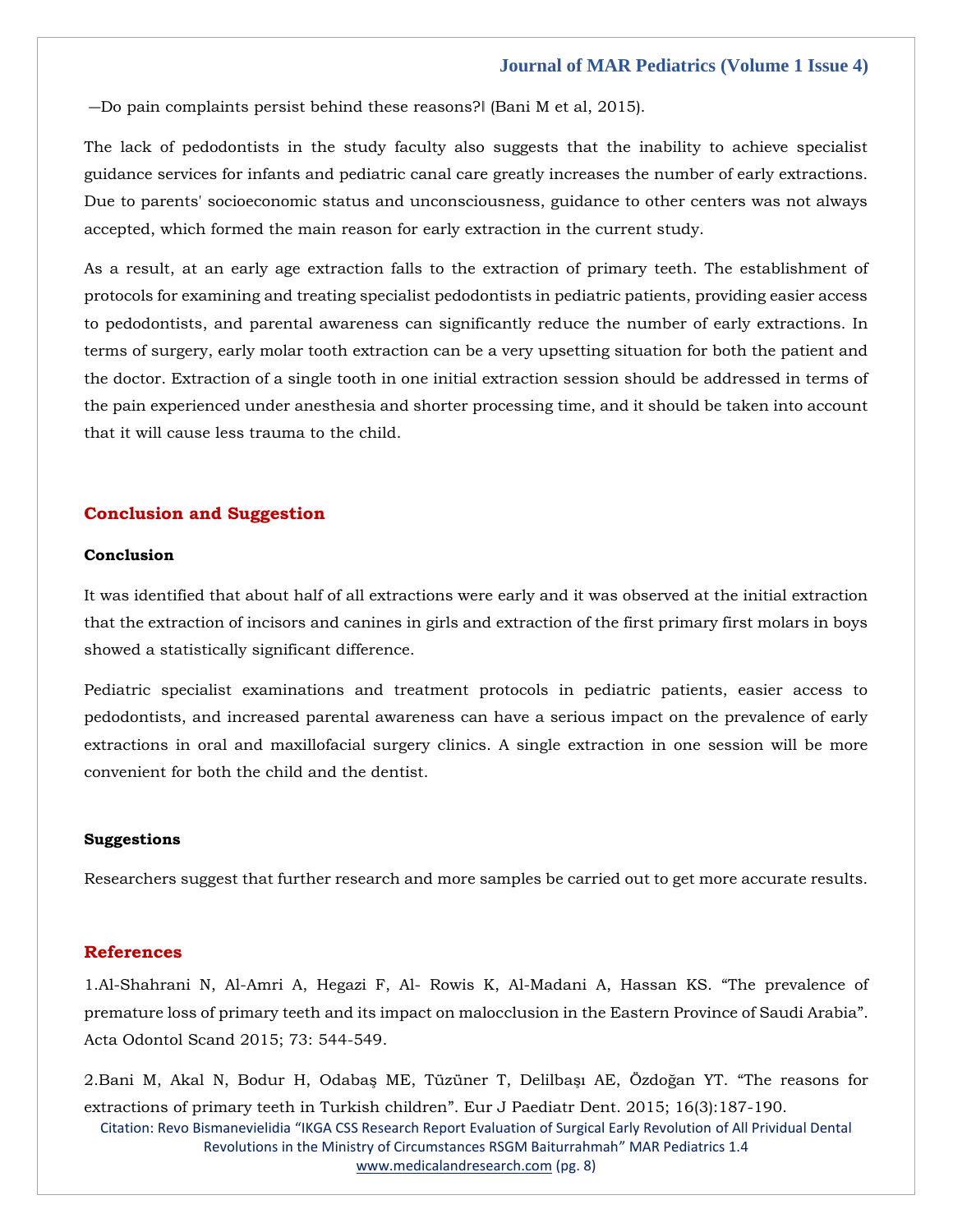3.Bansal M, Gupta N, Gupta P, Arora V, Thakar S. "[Reasons for extraction in primary teeth among 512](https://www.google.com/search?q=Reasons+for+extraction+in+primary+teeth+among+512+years+school+children+in+Haryana%2C+India-+A+cross-sectional+study&sxsrf=AOaemvL0gaAqaocaeM6-mCT1XV61yke6ow%3A1637577049334&ei=WXGbYeLxE_TA3LUP-fSNgAc&ved=0ahUKEwiigsXy4av0AhV0ILcAHXl6A3AQ4dUDCA4&uact=5&oq=Reasons+for+extraction+in+primary+teeth+among+512+years+school+children+in+Haryana%2C+India-+A+cross-sectional+study&gs_lcp=Cgdnd3Mtd2l6EAMyBwgjEOoCECcyBwgjEOoCECcyBwgjEOoCECcyBwgjEOoCECcyBwgjEOoCECcyBwgjEOoCECcyBwgjEOoCECcyBwgjEOoCECcyBwgjEOoCECcyBwgjEOoCECdKBAhBGABQmAZYmAZgiBJoAXAAeACAAQCIAQCSAQCYAQCgAQGgAQKwAQrAAQE&sclient=gws-wiz)  [years school children in Haryana, India-](https://www.google.com/search?q=Reasons+for+extraction+in+primary+teeth+among+512+years+school+children+in+Haryana%2C+India-+A+cross-sectional+study&sxsrf=AOaemvL0gaAqaocaeM6-mCT1XV61yke6ow%3A1637577049334&ei=WXGbYeLxE_TA3LUP-fSNgAc&ved=0ahUKEwiigsXy4av0AhV0ILcAHXl6A3AQ4dUDCA4&uact=5&oq=Reasons+for+extraction+in+primary+teeth+among+512+years+school+children+in+Haryana%2C+India-+A+cross-sectional+study&gs_lcp=Cgdnd3Mtd2l6EAMyBwgjEOoCECcyBwgjEOoCECcyBwgjEOoCECcyBwgjEOoCECcyBwgjEOoCECcyBwgjEOoCECcyBwgjEOoCECcyBwgjEOoCECcyBwgjEOoCECcyBwgjEOoCECdKBAhBGABQmAZYmAZgiBJoAXAAeACAAQCIAQCSAQCYAQCgAQGgAQKwAQrAAQE&sclient=gws-wiz) A cross-sectional study". J Clin Exp Dent 2017; 9: 545-549.

4[.Cademartori MG, Martins P, Romano AR, Goettems ML.](https://www.google.com/search?q=Behavioral+changes+during+dental+appointments+in+children+having+tooth+extractions&sxsrf=AOaemvLj5PNJTGGuncGGkedeG3EP8Y3Orw%3A1637577087146&ei=f3GbYYGcCMXaz7sP9r-zqAg&ved=0ahUKEwjB18iE4qv0AhVF7XMBHfbfDIUQ4dUDCA4&uact=5&oq=Behavioral+changes+during+dental+appointments+in+children+having+tooth+extractions&gs_lcp=Cgdnd3Mtd2l6EAM6BwgjEOoCECdKBAhBGABQwQZYwQZg-wloAXACeACAAd0BiAHdAZIBAzItMZgBAKABAaABArABCsABAQ&sclient=gws-wiz) "Behavioral changes during dental appointments in children having tooth extractions"[. J Indian Soc Pedod Prev Dent. 2017; 35: 223-228.](https://www.google.com/search?q=Behavioral+changes+during+dental+appointments+in+children+having+tooth+extractions&sxsrf=AOaemvLj5PNJTGGuncGGkedeG3EP8Y3Orw%3A1637577087146&ei=f3GbYYGcCMXaz7sP9r-zqAg&ved=0ahUKEwjB18iE4qv0AhVF7XMBHfbfDIUQ4dUDCA4&uact=5&oq=Behavioral+changes+during+dental+appointments+in+children+having+tooth+extractions&gs_lcp=Cgdnd3Mtd2l6EAM6BwgjEOoCECdKBAhBGABQwQZYwQZg-wloAXACeACAAd0BiAHdAZIBAzItMZgBAKABAaABArABCsABAQ&sclient=gws-wiz)

5[.Calcavante A, Alencar C, Medeirosbezerra P, Granville-garcia A.](https://www.google.com/search?q=Prevalence+of+early+loss+of+primary+molars+in+school+children+in+Campina++Grande%2C+Brazil&sxsrf=AOaemvJOT0SRYEMd9ro3njzKkUWE4M5MTg%3A1637577130866&ei=qnGbYfOMNLLaz7sP_7mjyAw&ved=0ahUKEwjzibWZ4qv0AhUy7XMBHf_cCMkQ4dUDCA4&uact=5&oq=Prevalence+of+early+loss+of+primary+molars+in+school+children+in+Campina++Grande%2C+Brazil&gs_lcp=Cgdnd3Mtd2l6EAM6BwgjEOoCECdKBAhBGABQwAVYwAVgrwhoAXAAeACAAboBiAG6AZIBAzAuMZgBAKABAaABArABCsABAQ&sclient=gws-wiz) "Prevalence of early loss of primary [molars in school children in Campina Grande, Brazil](https://www.google.com/search?q=Prevalence+of+early+loss+of+primary+molars+in+school+children+in+Campina++Grande%2C+Brazil&sxsrf=AOaemvJOT0SRYEMd9ro3njzKkUWE4M5MTg%3A1637577130866&ei=qnGbYfOMNLLaz7sP_7mjyAw&ved=0ahUKEwjzibWZ4qv0AhUy7XMBHf_cCMkQ4dUDCA4&uact=5&oq=Prevalence+of+early+loss+of+primary+molars+in+school+children+in+Campina++Grande%2C+Brazil&gs_lcp=Cgdnd3Mtd2l6EAM6BwgjEOoCECdKBAhBGABQwAVYwAVgrwhoAXAAeACAAboBiAG6AZIBAzAuMZgBAKABAaABArABCsABAQ&sclient=gws-wiz)". Pak Oral Dent J 2008; 28: 113116.

6.Cernei ER, Maxim DC, Zetu IN. ["The ınfluence of prematüre loss of temporary upper molars on East"](https://www.google.com/search?q=The+%C4%B1nfluence+of+premat%C3%BCre+loss+of+temporary+upper+molars+on+East&sxsrf=AOaemvIin-sT86mjXwxi5I9ygoC-nZkKcg%3A1637577156557&ei=xHGbYa2-Ibjtz7sPrNSJ4Ak&ved=0ahUKEwitsNWl4qv0AhW49nMBHSxqApwQ4dUDCA4&uact=5&oq=The+%C4%B1nfluence+of+premat%C3%BCre+loss+of+temporary+upper+molars+on+East&gs_lcp=Cgdnd3Mtd2l6EAM6BwgjEOoCECdKBAhBGABQmAZYmAZg1QloAXAAeACAAeIBiAHiAZIBAzItMZgBAKABAaABArABCsABAQ&sclient=gws-wiz) J Med Volume:23, Number:3, July- [September/2018 186 permanent molars. Rev](https://www.google.com/search?q=The+%C4%B1nfluence+of+premat%C3%BCre+loss+of+temporary+upper+molars+on+East&sxsrf=AOaemvIin-sT86mjXwxi5I9ygoC-nZkKcg%3A1637577156557&ei=xHGbYa2-Ibjtz7sPrNSJ4Ak&ved=0ahUKEwitsNWl4qv0AhW49nMBHSxqApwQ4dUDCA4&uact=5&oq=The+%C4%B1nfluence+of+premat%C3%BCre+loss+of+temporary+upper+molars+on+East&gs_lcp=Cgdnd3Mtd2l6EAM6BwgjEOoCECdKBAhBGABQmAZYmAZg1QloAXAAeACAAeIBiAHiAZIBAzItMZgBAKABAaABArABCsABAQ&sclient=gws-wiz) Med Chir Soc Med Nat [Iasi 2015; 119: 236-242.](https://www.google.com/search?q=The+%C4%B1nfluence+of+premat%C3%BCre+loss+of+temporary+upper+molars+on+East&sxsrf=AOaemvIin-sT86mjXwxi5I9ygoC-nZkKcg%3A1637577156557&ei=xHGbYa2-Ibjtz7sPrNSJ4Ak&ved=0ahUKEwitsNWl4qv0AhW49nMBHSxqApwQ4dUDCA4&uact=5&oq=The+%C4%B1nfluence+of+premat%C3%BCre+loss+of+temporary+upper+molars+on+East&gs_lcp=Cgdnd3Mtd2l6EAM6BwgjEOoCECdKBAhBGABQmAZYmAZg1QloAXAAeACAAeIBiAHiAZIBAzItMZgBAKABAaABArABCsABAQ&sclient=gws-wiz)

7.Fenanlampir, Mariati, Hutagalung. 2014. "[Gambaran Indikasi Pencabutan Gigi Dalam Periode Gigi](https://www.google.com/search?q=Gambaran+Indikasi++Pencabutan+Gigi+Dalam+Periode+Gigi+Bercampur+Pada+Siswa+Smp+Negeri+1+Langowan&sxsrf=AOaemvLjDTI3eBdcAwUsrpB-Z7_VXCdVww%3A1637577189136&ei=5XGbYevgB4Wb4t4Pk-e0sAQ&ved=0ahUKEwir55m14qv0AhWFjdgFHZMzDUYQ4dUDCA4&uact=5&oq=Gambaran+Indikasi++Pencabutan+Gigi+Dalam+Periode+Gigi+Bercampur+Pada+Siswa+Smp+Negeri+1+Langowan&gs_lcp=Cgdnd3Mtd2l6EAM6BwgjEOoCECdKBAhBGABQ6AVY6AVguAhoAXAAeACAAdkBiAHZAZIBAzItMZgBAKABAaABArABCsABAQ&sclient=gws-wiz)  Bercampur Pada Siswa Smp Negeri 1 Langowan"[. Jurnal E-Gigi \(Eg\), Volume 2, Nomor 2, Juli-Desember](https://www.google.com/search?q=Gambaran+Indikasi++Pencabutan+Gigi+Dalam+Periode+Gigi+Bercampur+Pada+Siswa+Smp+Negeri+1+Langowan&sxsrf=AOaemvLjDTI3eBdcAwUsrpB-Z7_VXCdVww%3A1637577189136&ei=5XGbYevgB4Wb4t4Pk-e0sAQ&ved=0ahUKEwir55m14qv0AhWFjdgFHZMzDUYQ4dUDCA4&uact=5&oq=Gambaran+Indikasi++Pencabutan+Gigi+Dalam+Periode+Gigi+Bercampur+Pada+Siswa+Smp+Negeri+1+Langowan&gs_lcp=Cgdnd3Mtd2l6EAM6BwgjEOoCECdKBAhBGABQ6AVY6AVguAhoAXAAeACAAdkBiAHZAZIBAzItMZgBAKABAaABArABCsABAQ&sclient=gws-wiz)  [2014](https://www.google.com/search?q=Gambaran+Indikasi++Pencabutan+Gigi+Dalam+Periode+Gigi+Bercampur+Pada+Siswa+Smp+Negeri+1+Langowan&sxsrf=AOaemvLjDTI3eBdcAwUsrpB-Z7_VXCdVww%3A1637577189136&ei=5XGbYevgB4Wb4t4Pk-e0sAQ&ved=0ahUKEwir55m14qv0AhWFjdgFHZMzDUYQ4dUDCA4&uact=5&oq=Gambaran+Indikasi++Pencabutan+Gigi+Dalam+Periode+Gigi+Bercampur+Pada+Siswa+Smp+Negeri+1+Langowan&gs_lcp=Cgdnd3Mtd2l6EAM6BwgjEOoCECdKBAhBGABQ6AVY6AVguAhoAXAAeACAAdkBiAHZAZIBAzItMZgBAKABAaABArABCsABAQ&sclient=gws-wiz)

8.Holan G, Needleman HL. "[Premature loss of primary anterior teeth due to trauma](https://www.google.com/search?q=Premature+loss+of+primary+anterior+teeth+due+to+trauma%E2%80%94potential+short-+and+long-+term+sequelae&sxsrf=AOaemvLabLWpjo-yqs1yXmsRh1n4Hu_bcQ%3A1637577214548&ei=_nGbYfn7IOW_3LUPktii2Ag&ved=0ahUKEwj58qjB4qv0AhXlH7cAHRKsCIsQ4dUDCA4&uact=5&oq=Premature+loss+of+primary+anterior+teeth+due+to+trauma%E2%80%94potential+short-+and+long-+term+sequelae&gs_lcp=Cgdnd3Mtd2l6EAMyBwgjEOoCECcyBwgjEOoCECcyBwgjEOoCECcyBwgjEOoCECcyBwgjEOoCECcyBwgjEOoCECcyBwgjEOoCECcyBwgjEOoCECcyBwgjEOoCECcyBwgjEOoCECdKBAhBGABQgQZYgQZgtghoAXAAeACAAQCIAQCSAQCYAQCgAQGgAQKwAQrAAQE&sclient=gws-wiz)—potential shortand long- term sequelae"[. Dent Traumatol. 2014; 30: 100-106.](https://www.google.com/search?q=Premature+loss+of+primary+anterior+teeth+due+to+trauma%E2%80%94potential+short-+and+long-+term+sequelae&sxsrf=AOaemvLabLWpjo-yqs1yXmsRh1n4Hu_bcQ%3A1637577214548&ei=_nGbYfn7IOW_3LUPktii2Ag&ved=0ahUKEwj58qjB4qv0AhXlH7cAHRKsCIsQ4dUDCA4&uact=5&oq=Premature+loss+of+primary+anterior+teeth+due+to+trauma%E2%80%94potential+short-+and+long-+term+sequelae&gs_lcp=Cgdnd3Mtd2l6EAMyBwgjEOoCECcyBwgjEOoCECcyBwgjEOoCECcyBwgjEOoCECcyBwgjEOoCECcyBwgjEOoCECcyBwgjEOoCECcyBwgjEOoCECcyBwgjEOoCECcyBwgjEOoCECdKBAhBGABQgQZYgQZgtghoAXAAeACAAQCIAQCSAQCYAQCgAQGgAQKwAQrAAQE&sclient=gws-wiz)

9[.López-Gómez SA, Villalobos-Rodelo JJ, ÁvilaBurgos L, Casanova-Rosado JF, Vallejos-Sánchez AA,](https://www.google.com/search?q=Relationship+between+premature+loss+of+primary+teeth+with+oral+hygiene%2C+consumption+of+soft+drinks%2C+dental+care%2C+and+previous+caries+experience&sxsrf=AOaemvIblJ3UuN082jAa0-a0yJ_6dhb-fw%3A1637577238739&ei=FnKbYfu6LOi-3LUP64iJqA0&ved=0ahUKEwj7ne3M4qv0AhVoH7cAHWtEAtUQ4dUDCA4&uact=5&oq=Relationship+between+premature+loss+of+primary+teeth+with+oral+hygiene%2C+consumption+of+soft+drinks%2C+dental+care%2C+and+previous+caries+experience&gs_lcp=Cgdnd3Mtd2l6EAMyBwgjEOoCECcyBwgjEOoCECcyBwgjEOoCECcyBwgjEOoCECcyBwgjEOoCECcyBwgjEOoCECcyBwgjEOoCECcyBwgjEOoCECcyBwgjEOoCECcyBwgjEOoCECdKBAhBGABQ2wVY2wVguAhoAXACeACAAQCIAQCSAQCYAQCgAQGgAQKwAQrAAQE&sclient=gws-wiz)  Lucas- Rincón SE, Patiño-Marín N, Medina Solís CE. "[Relationship between premature loss of primary](https://www.google.com/search?q=Relationship+between+premature+loss+of+primary+teeth+with+oral+hygiene%2C+consumption+of+soft+drinks%2C+dental+care%2C+and+previous+caries+experience&sxsrf=AOaemvIblJ3UuN082jAa0-a0yJ_6dhb-fw%3A1637577238739&ei=FnKbYfu6LOi-3LUP64iJqA0&ved=0ahUKEwj7ne3M4qv0AhVoH7cAHWtEAtUQ4dUDCA4&uact=5&oq=Relationship+between+premature+loss+of+primary+teeth+with+oral+hygiene%2C+consumption+of+soft+drinks%2C+dental+care%2C+and+previous+caries+experience&gs_lcp=Cgdnd3Mtd2l6EAMyBwgjEOoCECcyBwgjEOoCECcyBwgjEOoCECcyBwgjEOoCECcyBwgjEOoCECcyBwgjEOoCECcyBwgjEOoCECcyBwgjEOoCECcyBwgjEOoCECcyBwgjEOoCECdKBAhBGABQ2wVY2wVguAhoAXACeACAAQCIAQCSAQCYAQCgAQGgAQKwAQrAAQE&sclient=gws-wiz)  [teeth with oral hygiene, consumption of soft drinks, dental care, and previous caries experience](https://www.google.com/search?q=Relationship+between+premature+loss+of+primary+teeth+with+oral+hygiene%2C+consumption+of+soft+drinks%2C+dental+care%2C+and+previous+caries+experience&sxsrf=AOaemvIblJ3UuN082jAa0-a0yJ_6dhb-fw%3A1637577238739&ei=FnKbYfu6LOi-3LUP64iJqA0&ved=0ahUKEwj7ne3M4qv0AhVoH7cAHWtEAtUQ4dUDCA4&uact=5&oq=Relationship+between+premature+loss+of+primary+teeth+with+oral+hygiene%2C+consumption+of+soft+drinks%2C+dental+care%2C+and+previous+caries+experience&gs_lcp=Cgdnd3Mtd2l6EAMyBwgjEOoCECcyBwgjEOoCECcyBwgjEOoCECcyBwgjEOoCECcyBwgjEOoCECcyBwgjEOoCECcyBwgjEOoCECcyBwgjEOoCECcyBwgjEOoCECcyBwgjEOoCECdKBAhBGABQ2wVY2wVguAhoAXACeACAAQCIAQCSAQCYAQCgAQGgAQKwAQrAAQE&sclient=gws-wiz)". Sci [Rep. 2016; 6:21147.](https://www.google.com/search?q=Relationship+between+premature+loss+of+primary+teeth+with+oral+hygiene%2C+consumption+of+soft+drinks%2C+dental+care%2C+and+previous+caries+experience&sxsrf=AOaemvIblJ3UuN082jAa0-a0yJ_6dhb-fw%3A1637577238739&ei=FnKbYfu6LOi-3LUP64iJqA0&ved=0ahUKEwj7ne3M4qv0AhVoH7cAHWtEAtUQ4dUDCA4&uact=5&oq=Relationship+between+premature+loss+of+primary+teeth+with+oral+hygiene%2C+consumption+of+soft+drinks%2C+dental+care%2C+and+previous+caries+experience&gs_lcp=Cgdnd3Mtd2l6EAMyBwgjEOoCECcyBwgjEOoCECcyBwgjEOoCECcyBwgjEOoCECcyBwgjEOoCECcyBwgjEOoCECcyBwgjEOoCECcyBwgjEOoCECcyBwgjEOoCECcyBwgjEOoCECdKBAhBGABQ2wVY2wVguAhoAXACeACAAQCIAQCSAQCYAQCgAQGgAQKwAQrAAQE&sclient=gws-wiz)

10[.Macena MC, Tornisiello Katz CR, Heimer MV, de Oliveira e Silva JF, Costa LB.](https://www.google.com/search?q=Space+changes+after+premature+loss+of+deciduous+molars+among+Brazilian+childre&sxsrf=AOaemvIpYftDcbtEU_YzREsxD0JKojMzJw%3A1637577267080&ei=M3KbYYGYBIGKmgfP6qTQBw&ved=0ahUKEwjB_a7a4qv0AhUBheYKHU81CXoQ4dUDCA4&uact=5&oq=Space+changes+after+premature+loss+of+deciduous+molars+among+Brazilian+childre&gs_lcp=Cgdnd3Mtd2l6EAM6BwgjEOoCECdKBAhBGABQ-gVY-gVg0ghoAXACeACAAfABiAHwAZIBAzItMZgBAKABAaABArABCsABAQ&sclient=gws-wiz) "Space changes after [premature loss of deciduous molars among Brazilian children](https://www.google.com/search?q=Space+changes+after+premature+loss+of+deciduous+molars+among+Brazilian+childre&sxsrf=AOaemvIpYftDcbtEU_YzREsxD0JKojMzJw%3A1637577267080&ei=M3KbYYGYBIGKmgfP6qTQBw&ved=0ahUKEwjB_a7a4qv0AhUBheYKHU81CXoQ4dUDCA4&uact=5&oq=Space+changes+after+premature+loss+of+deciduous+molars+among+Brazilian+childre&gs_lcp=Cgdnd3Mtd2l6EAM6BwgjEOoCECdKBAhBGABQ-gVY-gVg0ghoAXACeACAAfABiAHwAZIBAzItMZgBAKABAaABArABCsABAQ&sclient=gws-wiz)". Am J Orthod Dentofacial Orthop. 2011; [140:771-778.](https://www.google.com/search?q=Space+changes+after+premature+loss+of+deciduous+molars+among+Brazilian+childre&sxsrf=AOaemvIpYftDcbtEU_YzREsxD0JKojMzJw%3A1637577267080&ei=M3KbYYGYBIGKmgfP6qTQBw&ved=0ahUKEwjB_a7a4qv0AhUBheYKHU81CXoQ4dUDCA4&uact=5&oq=Space+changes+after+premature+loss+of+deciduous+molars+among+Brazilian+childre&gs_lcp=Cgdnd3Mtd2l6EAM6BwgjEOoCECdKBAhBGABQ-gVY-gVg0ghoAXACeACAAfABiAHwAZIBAzItMZgBAKABAaABArABCsABAQ&sclient=gws-wiz)

11[.Mulu W, Demilie T, Yimer M, Meshesha K, Abera B.](https://www.google.com/search?q=Dental+caries+and+associated+factors+among+primary+school+children+in+Bahir+Dar+city%3A+a+cross-sectional+study&sxsrf=AOaemvKYkjjnvIdwlwrE_eDkh99hWmNG5g%3A1637577314357&ei=YnKbYb2vFZSp4t4PlO2QiAU&ved=0ahUKEwi96PTw4qv0AhWUlNgFHZQ2BFEQ4dUDCA4&uact=5&oq=Dental+caries+and+associated+factors+among+primary+school+children+in+Bahir+Dar+city%3A+a+cross-sectional+study&gs_lcp=Cgdnd3Mtd2l6EAMyBwgjEOoCECcyBwgjEOoCECcyBwgjEOoCECcyBwgjEOoCECcyBwgjEOoCECcyBwgjEOoCECcyBwgjEOoCECcyBwgjEOoCECcyBwgjEOoCECcyBwgjEOoCECdKBAhBGABQogVYogVg1QdoAXAAeACAAQCIAQCSAQCYAQCgAQGgAQKwAQrAAQE&sclient=gws-wiz) "Dental caries and associated factors among [primary school children in Bahir Dar city: a cross-sectional study](https://www.google.com/search?q=Dental+caries+and+associated+factors+among+primary+school+children+in+Bahir+Dar+city%3A+a+cross-sectional+study&sxsrf=AOaemvKYkjjnvIdwlwrE_eDkh99hWmNG5g%3A1637577314357&ei=YnKbYb2vFZSp4t4PlO2QiAU&ved=0ahUKEwi96PTw4qv0AhWUlNgFHZQ2BFEQ4dUDCA4&uact=5&oq=Dental+caries+and+associated+factors+among+primary+school+children+in+Bahir+Dar+city%3A+a+cross-sectional+study&gs_lcp=Cgdnd3Mtd2l6EAMyBwgjEOoCECcyBwgjEOoCECcyBwgjEOoCECcyBwgjEOoCECcyBwgjEOoCECcyBwgjEOoCECcyBwgjEOoCECcyBwgjEOoCECcyBwgjEOoCECcyBwgjEOoCECdKBAhBGABQogVYogVg1QdoAXAAeACAAQCIAQCSAQCYAQCgAQGgAQKwAQrAAQE&sclient=gws-wiz)". BMC Res Notes. 2014; 7: 949.

12[.Murshid SA, Al-Labani MA, Aldhorae KA, Rodis OM.](https://www.google.com/search?q=Prevalence+of+prematurely+lost+primary+teeth+in+5-+10-year-old+children+in+Thamar+city%2C+Yemen%3A+A+cross-sectional+study&sxsrf=AOaemvL-fae-Y_JXnSzok8vBWK6-d4q9DA%3A1637577336915&ei=eHKbYYyuN6DWz7sPh-iXoA4&ved=0ahUKEwiMytX74qv0AhUg63MBHQf0BeQQ4dUDCA4&uact=5&oq=Prevalence+of+prematurely+lost+primary+teeth+in+5-+10-year-old+children+in+Thamar+city%2C+Yemen%3A+A+cross-sectional+study&gs_lcp=Cgdnd3Mtd2l6EAMyBwgjEOoCECcyBwgjEOoCECcyBwgjEOoCECcyBwgjEOoCECcyBwgjEOoCECcyBwgjEOoCECcyBwgjEOoCECcyBwgjEOoCECcyBwgjEOoCECcyBwgjEOoCECdKBAhBGABQ8QVY8QVgmghoAXAAeACAAQCIAQCSAQCYAQCgAQGgAQKwAQrAAQE&sclient=gws-wiz) "Prevalence of prematurely lost primary teeth in 5- [10-year-old children in Thamar city, Yemen: A cross-sectional study](https://www.google.com/search?q=Prevalence+of+prematurely+lost+primary+teeth+in+5-+10-year-old+children+in+Thamar+city%2C+Yemen%3A+A+cross-sectional+study&sxsrf=AOaemvL-fae-Y_JXnSzok8vBWK6-d4q9DA%3A1637577336915&ei=eHKbYYyuN6DWz7sPh-iXoA4&ved=0ahUKEwiMytX74qv0AhUg63MBHQf0BeQQ4dUDCA4&uact=5&oq=Prevalence+of+prematurely+lost+primary+teeth+in+5-+10-year-old+children+in+Thamar+city%2C+Yemen%3A+A+cross-sectional+study&gs_lcp=Cgdnd3Mtd2l6EAMyBwgjEOoCECcyBwgjEOoCECcyBwgjEOoCECcyBwgjEOoCECcyBwgjEOoCECcyBwgjEOoCECcyBwgjEOoCECcyBwgjEOoCECcyBwgjEOoCECcyBwgjEOoCECdKBAhBGABQ8QVY8QVgmghoAXAAeACAAQCIAQCSAQCYAQCgAQGgAQKwAQrAAQE&sclient=gws-wiz)". J Int Soc Prev Community [Dent. 2016; 6:](https://www.google.com/search?q=Prevalence+of+prematurely+lost+primary+teeth+in+5-+10-year-old+children+in+Thamar+city%2C+Yemen%3A+A+cross-sectional+study&sxsrf=AOaemvL-fae-Y_JXnSzok8vBWK6-d4q9DA%3A1637577336915&ei=eHKbYYyuN6DWz7sPh-iXoA4&ved=0ahUKEwiMytX74qv0AhUg63MBHQf0BeQQ4dUDCA4&uact=5&oq=Prevalence+of+prematurely+lost+primary+teeth+in+5-+10-year-old+children+in+Thamar+city%2C+Yemen%3A+A+cross-sectional+study&gs_lcp=Cgdnd3Mtd2l6EAMyBwgjEOoCECcyBwgjEOoCECcyBwgjEOoCECcyBwgjEOoCECcyBwgjEOoCECcyBwgjEOoCECcyBwgjEOoCECcyBwgjEOoCECcyBwgjEOoCECcyBwgjEOoCECdKBAhBGABQ8QVY8QVgmghoAXAAeACAAQCIAQCSAQCYAQCgAQGgAQKwAQrAAQE&sclient=gws-wiz) 126-130.

13.Nurhaeni, Asridiana. 2020. "[Prevalensi Pencabutan Gigi Permanen Di Poliklinik Gigi Puskesmas](https://www.google.com/search?q=Prevalensi+Pencabutan+Gigi+Permanen+Di+Poliklinik+Gigi+Puskesmas+Kaluku+Bodoa+Di+Kota+Makassar.+Media+Kesehatan+Gigi&sxsrf=AOaemvJmJ8PllIhshxKJloEBZXX6oN4qXA%3A1637577367122&ei=l3KbYbHzBvPXz7sPlpq32Ac&ved=0ahUKEwjxmomK46v0AhXz63MBHRbNDXsQ4dUDCA4&uact=5&oq=Prevalensi+Pencabutan+Gigi+Permanen+Di+Poliklinik+Gigi+Puskesmas+Kaluku+Bodoa+Di+Kota+Makassar.+Media+Kesehatan+Gigi&gs_lcp=Cgdnd3Mtd2l6EAMyBwgjEOoCECcyBwgjEOoCECcyBwgjEOoCECcyBwgjEOoCECcyBwgjEOoCECcyBwgjEOoCECcyBwgjEOoCECcyBwgjEOoCECcyBwgjEOoCECcyBwgjEOoCECdKBAhBGABQwQVYwQVg_AdoAXACeACAAQCIAQCSAQCYAQCgAQGgAQKwAQrAAQE&sclient=gws-wiz)  [Kaluku Bodoa Di Kota Makassar. Media Kesehatan Gigi](https://www.google.com/search?q=Prevalensi+Pencabutan+Gigi+Permanen+Di+Poliklinik+Gigi+Puskesmas+Kaluku+Bodoa+Di+Kota+Makassar.+Media+Kesehatan+Gigi&sxsrf=AOaemvJmJ8PllIhshxKJloEBZXX6oN4qXA%3A1637577367122&ei=l3KbYbHzBvPXz7sPlpq32Ac&ved=0ahUKEwjxmomK46v0AhXz63MBHRbNDXsQ4dUDCA4&uact=5&oq=Prevalensi+Pencabutan+Gigi+Permanen+Di+Poliklinik+Gigi+Puskesmas+Kaluku+Bodoa+Di+Kota+Makassar.+Media+Kesehatan+Gigi&gs_lcp=Cgdnd3Mtd2l6EAMyBwgjEOoCECcyBwgjEOoCECcyBwgjEOoCECcyBwgjEOoCECcyBwgjEOoCECcyBwgjEOoCECcyBwgjEOoCECcyBwgjEOoCECcyBwgjEOoCECcyBwgjEOoCECdKBAhBGABQwQVYwQVg_AdoAXACeACAAQCIAQCSAQCYAQCgAQGgAQKwAQrAAQE&sclient=gws-wiz)". Vol. 19 No.1 Tahun 2020

14.Özerol P, Alpöz AR. ["Pedodontide kullanılan anestezi yöntemleri ve](https://www.google.com/search?q=Pedodontide+kullan%C4%B1lan+anestezi+y%C3%B6ntemleri+ve+g%C3%BCncel+yakla%C5%9F%C4%B1mlar.+Bitirme+Tezi&sxsrf=AOaemvLkfphr98Oz7zDTt9qMHJzWwFKCjQ%3A1637577389953&ei=rXKbYaq8OeHaz7sPqrKL6Ao&ved=0ahUKEwjqxvqU46v0AhVh7XMBHSrZAq0Q4dUDCA4&uact=5&oq=Pedodontide+kullan%C4%B1lan+anestezi+y%C3%B6ntemleri+ve+g%C3%BCncel+yakla%C5%9F%C4%B1mlar.+Bitirme+Tezi&gs_lcp=Cgdnd3Mtd2l6EAM6BwgjEOoCECdKBAhBGABQ_AVY_AVgyAhoAXAAeACAAe0BiAHtAZIBAzItMZgBAKABAaABArABCsABAQ&sclient=gws-wiz) güncel yaklaşımlar. Bitirme Tezi". [Ege Üniversitesi Diş Hekimliği Fakültesi Pedodonti AD, İzmir 2014; 2](https://www.google.com/search?q=Pedodontide+kullan%C4%B1lan+anestezi+y%C3%B6ntemleri+ve+g%C3%BCncel+yakla%C5%9F%C4%B1mlar.+Bitirme+Tezi&sxsrf=AOaemvLkfphr98Oz7zDTt9qMHJzWwFKCjQ%3A1637577389953&ei=rXKbYaq8OeHaz7sPqrKL6Ao&ved=0ahUKEwjqxvqU46v0AhVh7XMBHSrZAq0Q4dUDCA4&uact=5&oq=Pedodontide+kullan%C4%B1lan+anestezi+y%C3%B6ntemleri+ve+g%C3%BCncel+yakla%C5%9F%C4%B1mlar.+Bitirme+Tezi&gs_lcp=Cgdnd3Mtd2l6EAM6BwgjEOoCECdKBAhBGABQ_AVY_AVgyAhoAXAAeACAAe0BiAHtAZIBAzItMZgBAKABAaABArABCsABAQ&sclient=gws-wiz)-17.

15.[Sağlam AA. Dental anestezi. 1st ed. Berkay Ofset Ltd Şti. Ankara 2005; 73](https://www.google.com/search?q=Sa%C4%9Flam+AA.+Dental+anestezi.+1st+ed.+Berkay+Ofset+Ltd+%C5%9Eti.+Ankara+2005%3B+73-130.&sxsrf=AOaemvKFRnR9JEggmx2pZI5LdvYvro0yWA%3A1637577416549&ei=yHKbYfb8INftz7sP6ISUqAY&ved=0ahUKEwj2gNKh46v0AhXX9nMBHWgCBWUQ4dUDCA4&uact=5&oq=Sa%C4%9Flam+AA.+Dental+anestezi.+1st+ed.+Berkay+Ofset+Ltd+%C5%9Eti.+Ankara+2005%3B+73-130.&gs_lcp=Cgdnd3Mtd2l6EAM6BwgjEOoCECdKBAhBGABQzgVYzgVgnghoAXAAeACAAb0CiAG9ApIBAzMtMZgBAKABAaABArABCsABAQ&sclient=gws-wiz)-130.

Citation: Revo Bismanevielidia "IKGA CSS Research Report Evaluation of Surgical Early Revolution of All Prividual Dental Revolutions in the Ministry of Circumstances RSGM Baiturrahmah" MAR Pediatrics 1.4 [www.medicalandresearch.com](http://www.medicalandresearch.com/) (pg. 9)